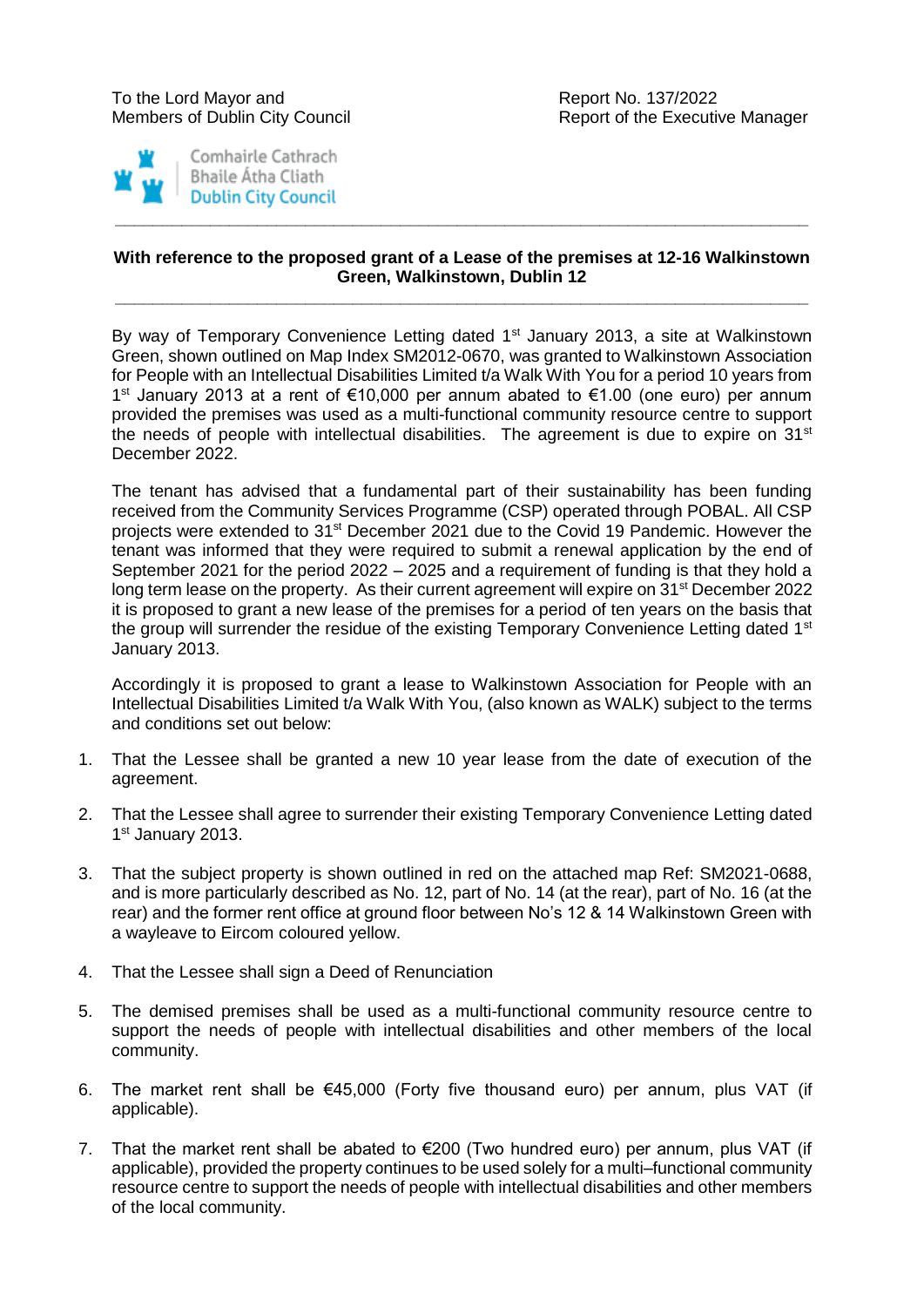- 8. That a rent review of both the market rent and abated rent at the expiration of year 5 shall be calculated with reference to the Consumer Price Index.
- 9. That the Lessee shall be responsible for all outgoings including rates, charges, taxes, utilities and any charges that may become payable on the demised premises during the lease.
- 10. That the Service Level Agreement (SLA) covering the services to be provided, the hours of opening and general access by the community, shall be concluded during legal negotiations and before finalisation of the lease agreement.
- 11. That the Lessee shall not sell, assign, grant any sub interests, sub-divide, alienate or part with the possession of the demised premises.
- 12. That the Lessee shall be responsible for the payment of all utilities and maintenance charges – including installed security system etc.
- 13. The Lessee shall be responsible for fully insuring the premises and shall indemnify the Lessor against any and all claims arising from its use of the premises. The Lessee shall take out and produce Public Liability Insurance in the sum of €6.5million, and Employer Liability Insurance in the sum of €13million, for any incident with a recognised Insurance Company with offices in the State and the policy shall indemnify the Council against all liability as owner of the property.
- 14. That the Lessee shall keep the property in good condition and repair during the term of the Lease and not carry out any internal or external alterations without the prior consent of the Lessor.
- 15. That upon termination of the Lease, the Lessee shall at its own expense remove all materials not belonging to the Lessor and shall leave the property clean and cleared to the satisfaction of the Lessor.
- 16. That the Lease shall include any other conditions as are deemed appropriate by the Law Agent.
- 17. That in the event of the property ceasing to be used for the agreed user as outlined in Condition No 5, the property shall revert to the Lessor free of charge.

The property being disposed of was acquired in Fee simple from the Chalet Building Company Ltd. on 20/12/1950.

No agreement enforceable at law is created or intended to be created until an exchange of contracts has taken place.

This proposal was approved by the South Central Area Committee at its meeting on the 20<sup>th</sup> April 2022.

This report is submitted in accordance with the provisions of Section 183 of the Local Government Act, 2001.

## **Resolution:**

That Dublin City Council notes the contents of Report No. 137/2022 and assents to the proposal outlined therein.

## **Paul Clegg Executive Manager**

**22nd April 2022**